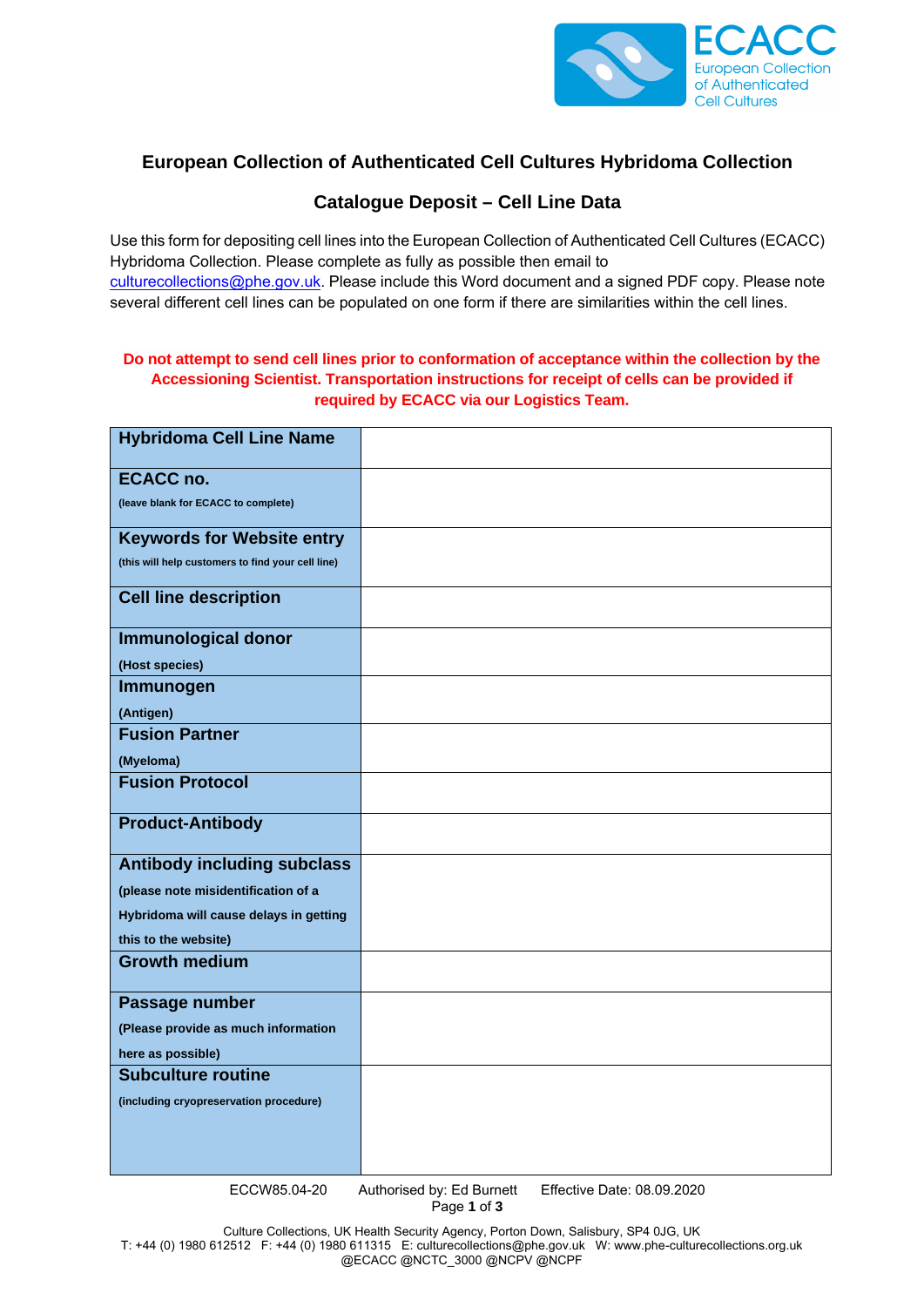

| <b>Growth conditions</b>           |  |
|------------------------------------|--|
| <b>Cell number at confluence</b>   |  |
| or saturation density              |  |
| <b>Cultured in antibiotics?</b>    |  |
| (Yes/No)                           |  |
| <b>Testing for mycoplasma</b>      |  |
| (Yes/No)                           |  |
| <b>Results</b>                     |  |
| (give details)                     |  |
| <b>Characteristics of interest</b> |  |
| <b>References for</b>              |  |
| establishment of cell line:        |  |
| <b>Additional references for</b>   |  |
| cell line                          |  |
| characteristics/uses:              |  |
| <b>Patent</b>                      |  |
| <b>Application(s)</b>              |  |

| <b>Depositor</b>                 |                                            |
|----------------------------------|--------------------------------------------|
| <b>Depositor address</b>         |                                            |
| <b>Telephone and fax numbers</b> |                                            |
| <b>Email</b>                     |                                            |
| <b>Depositor originator?</b>     |                                            |
| (Yes/No - if no, give details)   |                                            |
| <b>Country of origin</b>         |                                            |
| <b>Release conditions?</b>       | Restrictions for use? Yes $\Box$<br>No     |
|                                  | $No \Box$<br>Research Use only? Yes $\Box$ |
|                                  |                                            |
| <b>Depositor signature</b>       |                                            |
|                                  |                                            |
|                                  |                                            |

ECCW85.04-20 Authorised by: Ed Burnett Effective Date: 08.09.2020

Page **2** of **3**